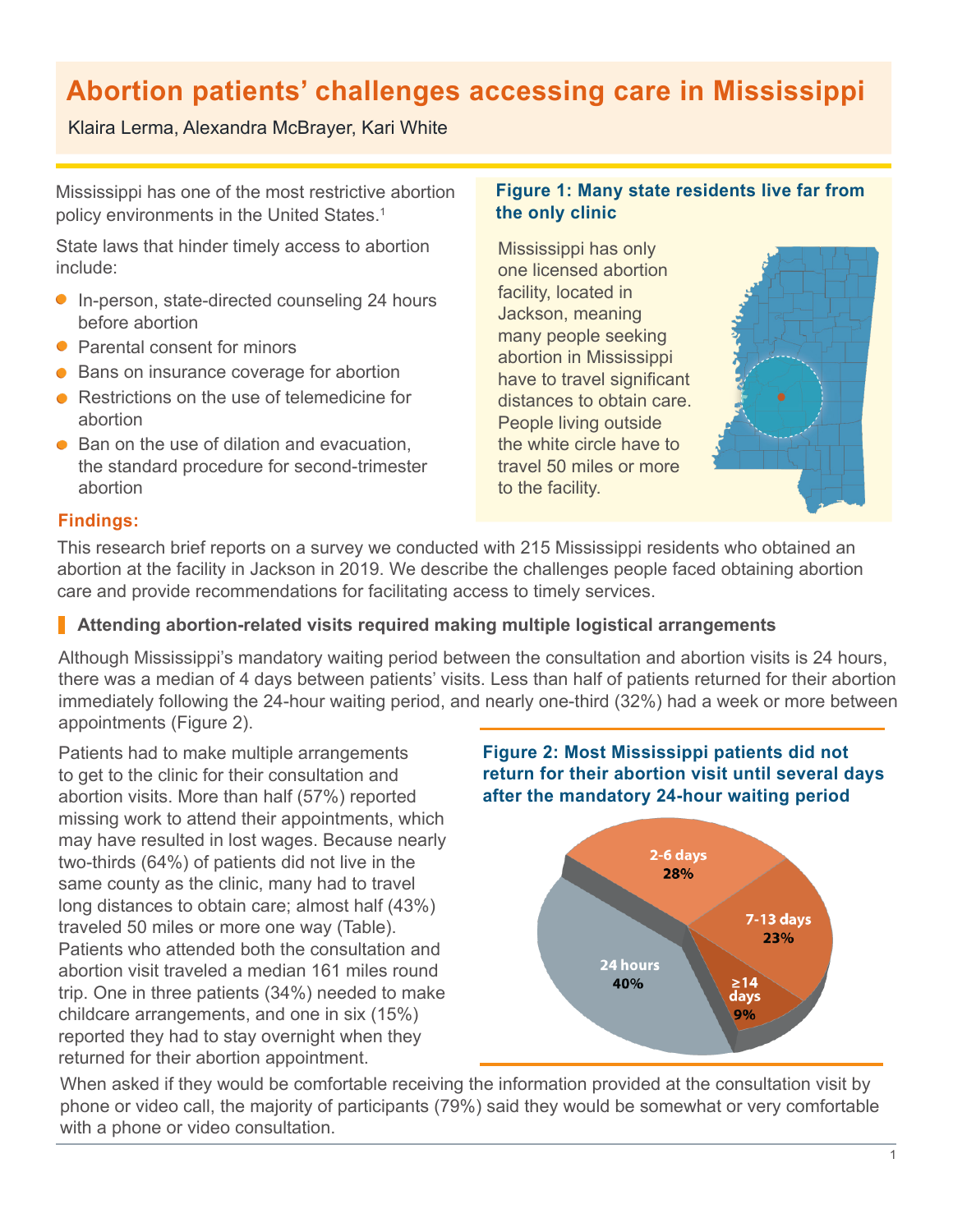### **Covering the cost of abortion contributed to economic hardships and delays in care**

Participants' median out-of-pocket cost for their abortion was \$600, although some who needed care later in pregnancy paid more than \$1000. Approximately half (51%) of participants reported their yearly household income was less than 100% of the federal poverty level, \$21,330 for a household of three,<sup>2</sup> and therefore covering the cost of care was difficult. In fact, three in five (60%) participants said it was somewhat or very difficult to pay the costs of their abortion care and related expenses. These difficulties were more common among those who participated in means-tested public assistance programs (e.g., Supplemental Nutrition Assistance Program [SNAP]) than for those who did not (72% vs 52%).

To cover the cost of abortion, almost half (49%) of patients reported that they had to delay at least one routine expense or sell something of value (Figure 3). Additionally, 42% obtained financial assistance from others, including the man involved in the pregnancy, family, friends, and abortion funds (non-profit organizations that provide some financial assistance), to help cover the cost of care.

## **Figure 3: Patients frequently delayed paying routine expenses to cover abortion costs**



Overall, 16% said they got their abortion later than they would have liked. Those who reported getting care later were more likely to report difficulty covering their abortion costs compared to those who did not report their abortion was delayed (77% vs 58%). The actual percentage of patients who got their abortion later than desired may be higher since we did not interview people who had to travel out of state to get care past the gestational limit of the

Jackson facility.

Approximately 9 out of 10 (87%) participants reported at least one economic or logistical hardship associated with getting their abortion. Nearly two-thirds (63%) reported experiencing two or more hardships, and more than one-third (37%) reported three or more hardships (Figure 4). Hardships included missing work, delaying expenses or selling something of value, traveling more than 50 miles, arranging childcare, and needing to stay overnight to obtain an abortion.

# **Figure 4. The majority of patients experienced economic or logistic hardships getting their abortion in Mississippi**



## **Conclusions and Recommendations:**

People obtaining abortion care in Mississippi, most of whom are living on low incomes and do not live near Jackson, report numerous access barriers. The limited availability of services, restrictive abortion policies, and lack of insurance coverage for abortion likely contribute to our finding that nearly 90% of survey participants reported at least one hardship and that many patients were delayed beyond 24 hours when they returned for their abortion visit. To facilitate timely care:

- Eliminate the mandatory consultation visit and waiting period requirements to minimize logistical challenges coordinating care;
- **Permit the use of telemedicine for abortion care to reduce distance and other scheduling barriers;**
- Allow abortion care to be covered in private and public insurance plans to reduce economic hardships.